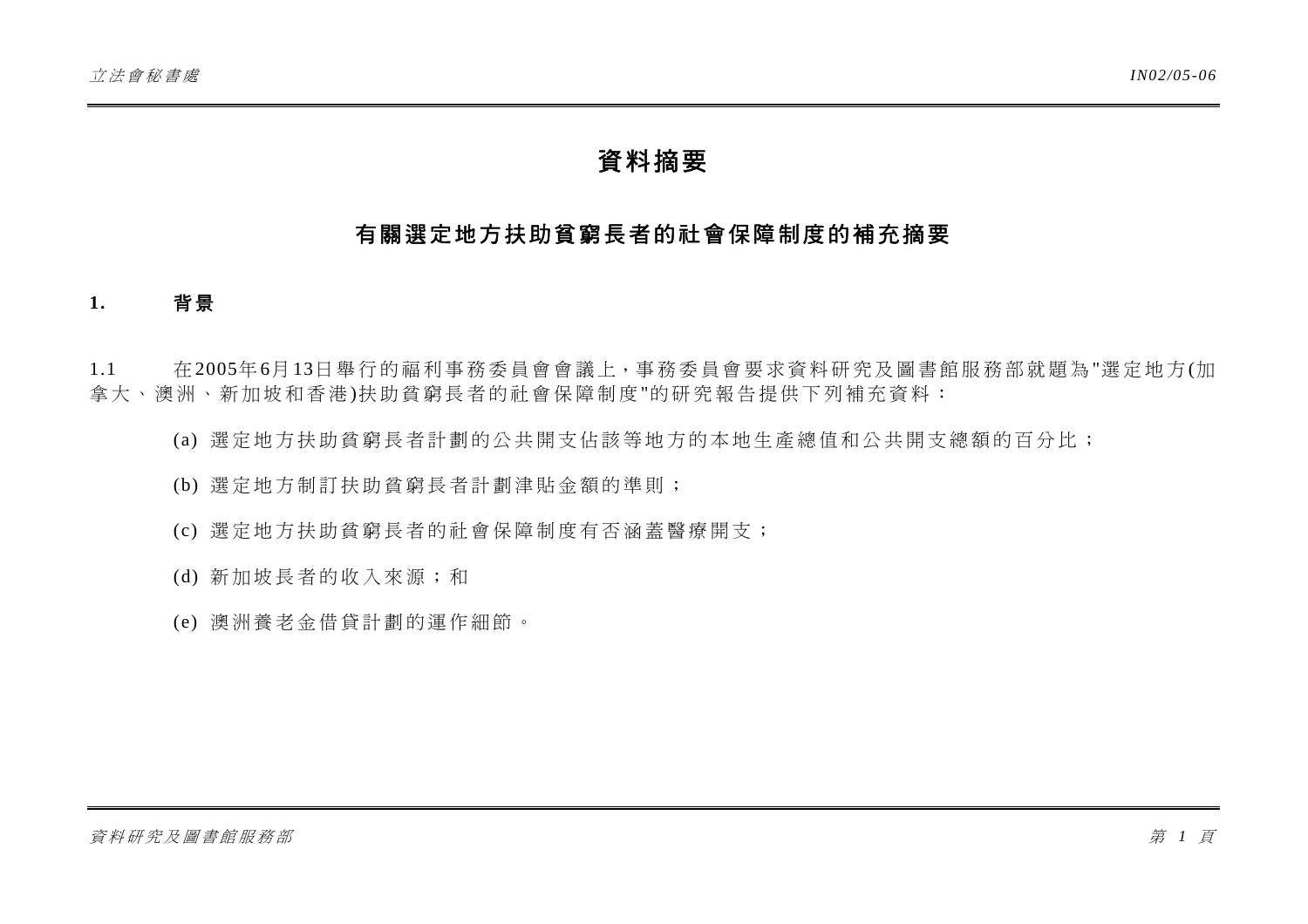# **2.** 選定地方扶助貧窮長者計劃的公共開支佔該等 地方的本地生產總值和公共開支總額的百分比

2.1 選定地方扶助貧窮長者各項計劃的開支 佔該等地方的本地生產總值和公共開 支總額的百分比分別臚列如下:

# 表 1 —— 扶助貧窮長者計劃的公共開支佔本地生產總值和公共開支總額的百分比

|                    | 加拿大                            | 澳洲                      | 新加坡               | 香港                          |
|--------------------|--------------------------------|-------------------------|-------------------|-----------------------------|
|                    | 2003                           | 2003-04                 | 2003              | 2003-04                     |
| 計劃開支 $(a)$         | $280$ 億3,700萬加元 <sup>(1)</sup> | 195億5,300萬澳元(2)         | $680$ 萬坡元 $(3)$   |                             |
|                    | (1,819億2,700萬港元)               | $(1,138$ 億 8,400 萬 港 元) | $(3,140$ 萬 港 元)   | 116億6,600萬港元 <sup>(4)</sup> |
| 名義本地生產總值(b)        | 12,190億加元                      | 8,131億8,300萬澳元          | $1,609$ 億2,400萬坡元 |                             |
|                    | (79,105億4,700萬港元)              | (47,358億6,400萬港元)       | (7,430億8,600萬港元)  | 12,264億2,700萬港元             |
| 公共開支總額(c)          | 4,793億5,700萬加元                 | 3,419億3,300萬澳元          | 192億3,600萬坡元      |                             |
|                    | (31,440億700萬港元)                | (20,337億1,000萬港元)       | (892億8,800萬港元)    | 2,474億6,600萬港元              |
| $(a)$ 佔 $(b)$ 的百分比 | 2.3%                           | 2.4%                    | $0.004\%$         | 1%                          |
| $(a)$ 佔 $(c)$ 的百分比 | 5.9%                           | 5.7%                    | $0.04\%$          | 4.7%                        |

註釋: (1) 計劃包括高齡保障養老金、入息保證補助金及津貼。

(2) 計劃包括高齡養老金及生活津貼。

(3) 在等候新加坡主管當局就長者公共援助開支作出回覆期間,謹按下列公式得出有關數字: A x B x C 當 中

 $A = -4$ 成人家庭的每月公共援助金額,即260坡元 $(1,201)$ 港元

 $B = 2003$ 年的月份數目,即12個月

 $C = 2003$ 年公共援助計劃下無依無靠長者類別的受助人,即2 191人

(4) 扶助貧窮長者計劃包括長者綜合社會保障援助及高齡津貼。

資料來源: Office of the Chief Actuary (2005), 第 30 頁, Statistics Canada (2005), Australian Bureau of Statistics (2005a), 第 15 頁, Australian Bureau of Statistics (2005b),第 2 頁,Australian Bureau of Statistics (2005c),第 3 頁,*Singapore Department of Statistics* (2005), *Ministry of Community Development, Youth and Sports* (2005), Health, Welfare and Food Bureau (2005), 第 2 頁, Census and Statistics Department (2004), 第 212 頁和 Census and Statistics Department (2005),第 222 頁。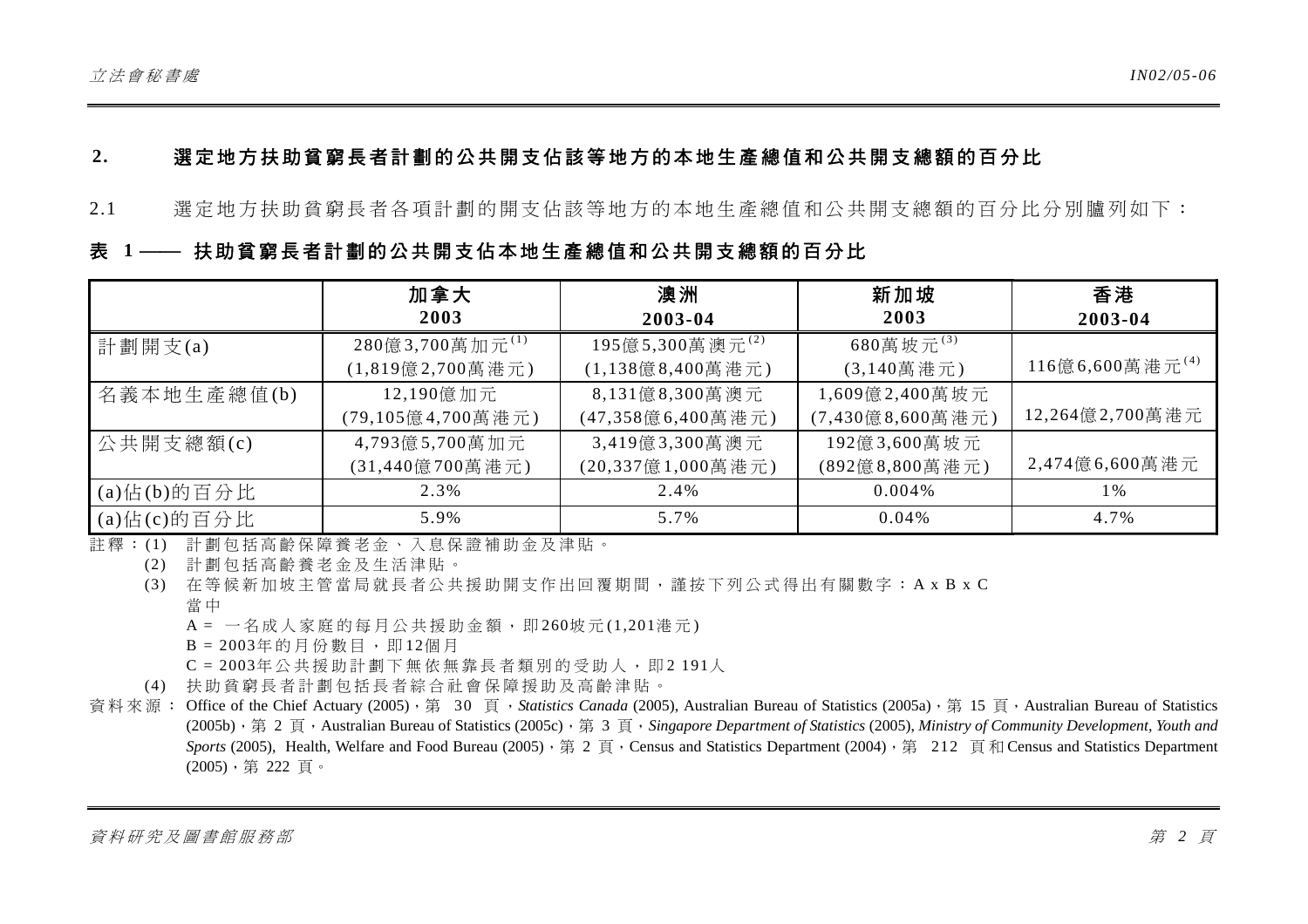### **3.** 選定地方制訂扶助貧窮長者計劃津貼金額的準則

3.1 選定地方採用下列準則, 制訂扶助貧窮長者計劃的津貼金額:

### 表 2 <sup>--</sup> 制訂扶助貧窮長者計劃津貼金額的準則

| 加拿大                                                                                                                                              | 澳洲                                                                                      | 新加坡                                                                                                                                                               | 香港                                                                |
|--------------------------------------------------------------------------------------------------------------------------------------------------|-----------------------------------------------------------------------------------------|-------------------------------------------------------------------------------------------------------------------------------------------------------------------|-------------------------------------------------------------------|
| 高齡保障計劃(包括高齡<br>保障養老金、入息保證補<br>助金及津貼)的目的,是確<br>保所有合資格的加拿大長<br>者均享有最低入息水平。<br>關於計算最低入息水平的<br>詳情,有待加拿大社會發<br>展 部 (Social Development<br>Canada)的回覆。 | 單身人士的高齡養老金最高<br>金額,最少為男性每周平均<br>收入總額的25%。<br>每對夫婦的個人高齡養老金<br>最高金額,約為單身人士高 <br>齡養老金的83%。 | 公共援助計劃下的每<br>月現金補助金,旨在協<br>助受助人(包括長者)應<br>付基本生活開支。<br>關於計算基本生活開<br>支水平的詳情,有待社<br>區發展、青年及體育部<br>(Ministry of Community<br>Development, Youth<br>and<br>Sports)的回覆。 | • 在"基本需要"方針下,根據<br>個人生活的基本所需劃定<br>基線,而收入低於基線的<br>人的生活水平屬不可接<br>受。 |

資料來源: *Seniors Policies and Programs Database* (2005), Department of Family and Community Services, Australia (2005), *Ministry of Community Development, Youth and Sports* (2005), 和 Legislative Council Secretariat (2005)。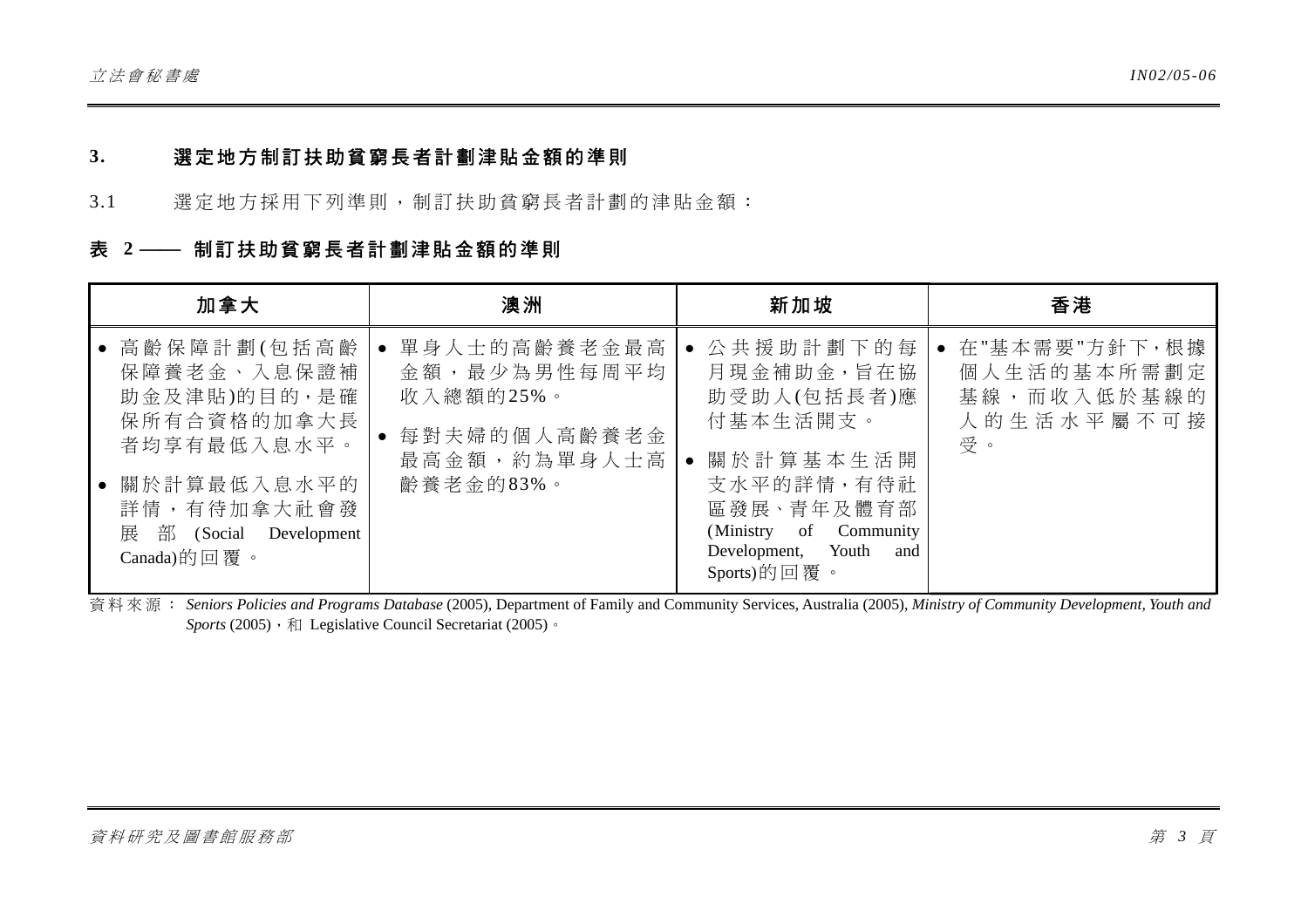### **4.** 選定地方扶助貧窮長者的社會保障制度有否涵蓋醫療開支

4.1 在選定的地方中,新加坡和香港的扶助貧窮長者社會保障制度涵蓋長者的醫療開支。下表載述選定地方貧窮長 者 獲得的各項醫療津貼。

### 表 3 —— 貧窮長者獲得的各種醫療津貼

| 加拿大                          | 澳洲                         | 新加坡          | 香港          |
|------------------------------|----------------------------|--------------|-------------|
| ● 高齡保障計劃不包括醫療                | 高齡養老金不包括醫療開                | • 公共援助受助人可在分 | 綜合社會保障援助的受  |
| 開支。                          | 支。                         | 科診所及政府醫院或政   | 助人可在公營醫院或診  |
| ● 醫療開支由公帑資助的省                | 醫療開支由全民醫療保險                | 府重組醫院獲得免費醫   | 療所獲得免費醫療服務。 |
| 醫療保險計劃支付。                    | 計劃支付。                      | 療服務。         |             |
| ● 各省可為長者提供額外醫<br>療福利,例如處方藥物。 | 在藥物福利計劃下,長者可<br>以較低費用獲得藥物。 |              |             |

資料來源: *Health Canada* (2004), *Health Insurance Commission* (2005), *Centrelink* (2005), *Ministry of Community Development, Youth and Sports* (2005),和 Social Welfare Department  $(2004)$ , 第 41頁。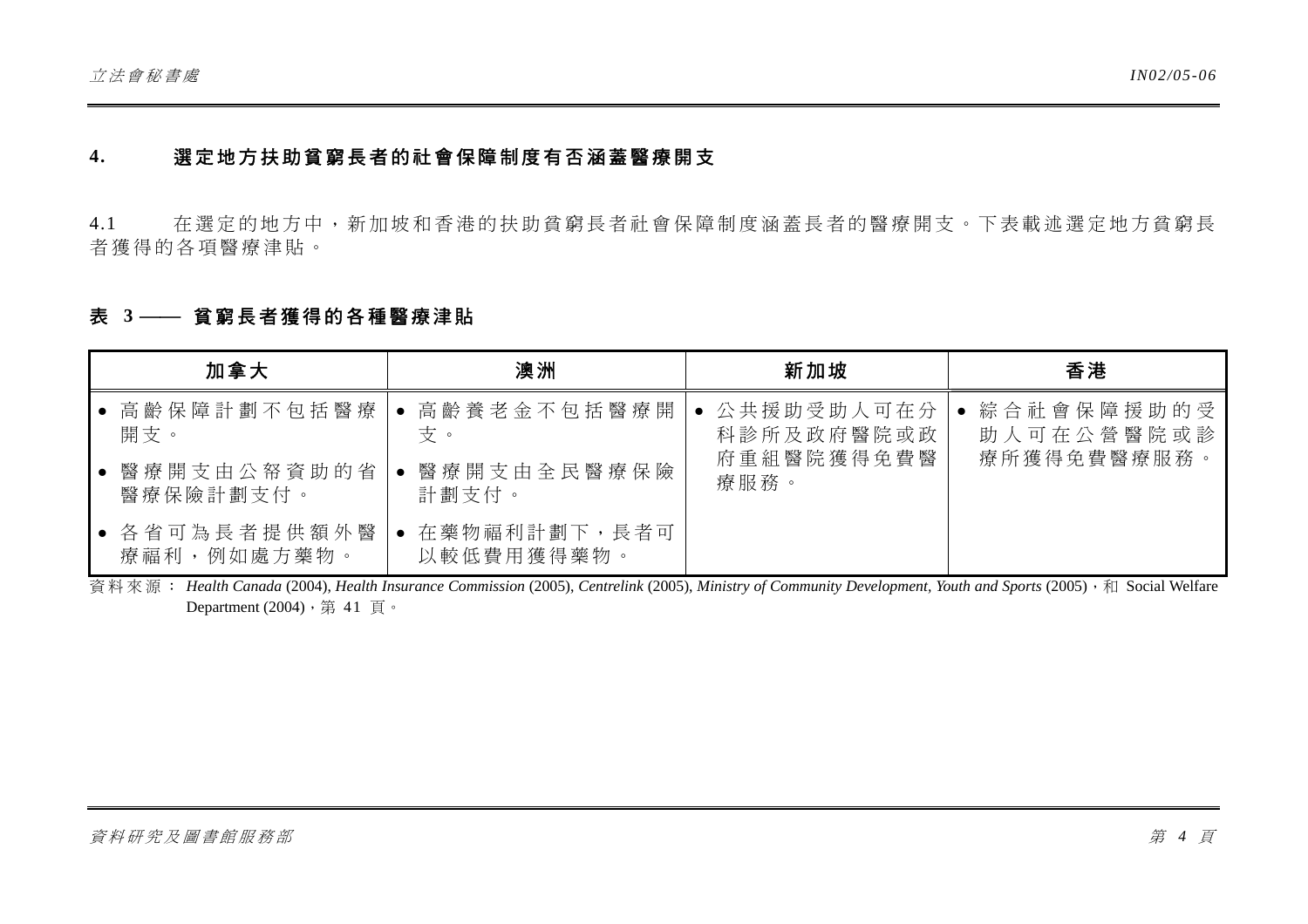#### **5.** 新加坡長者的收入來源

5.1 根據一份題為 "1995-99年新加坡長者 健 康 、 財 富 及福利的 轉 變 "(*"Transitions in Health, Wealth, and Welfare of Older Singaporeans: 1995-1999"*)的全國調查報告,受訪者的收入來源列於下表:

### 表 4 —— 新加坡長者的收入來源

|                     | 佔受訪人數的百分比 |
|---------------------|-----------|
| 工作收入                | 6.1%      |
| 養老金或退休基金            | 2.6%      |
| 從出租物業、儲蓄、股額及股份所得的收入 | 23.7%     |
| 從家族生意所得的收入          | 1.5%      |
| 子女                  | 78.1%     |
| 親屬                  | 3.8%      |
| 朋友或鄰居               | 0.3%      |

資料來源: *Transitions in Health, Wealth, and Welfare of Older Singaporeans: 1995-1999* 引自 Asher (2004),第 25 頁。

5.2 《供養父母法今》(Maintenance of Parents Act)於1995年通過,為無法自給自足的父母提供法律途徑,向有能力供養 却不供養父母的兒女索取供養費。社區發展、青年及體育部表示,在2001至2004年期間,每年新收到的索取供養費申請 及 據此發出的供養令 (括弧 內的數字)分別為120 (88)、 103 (71)、 88 (61)及 105 (77)宗。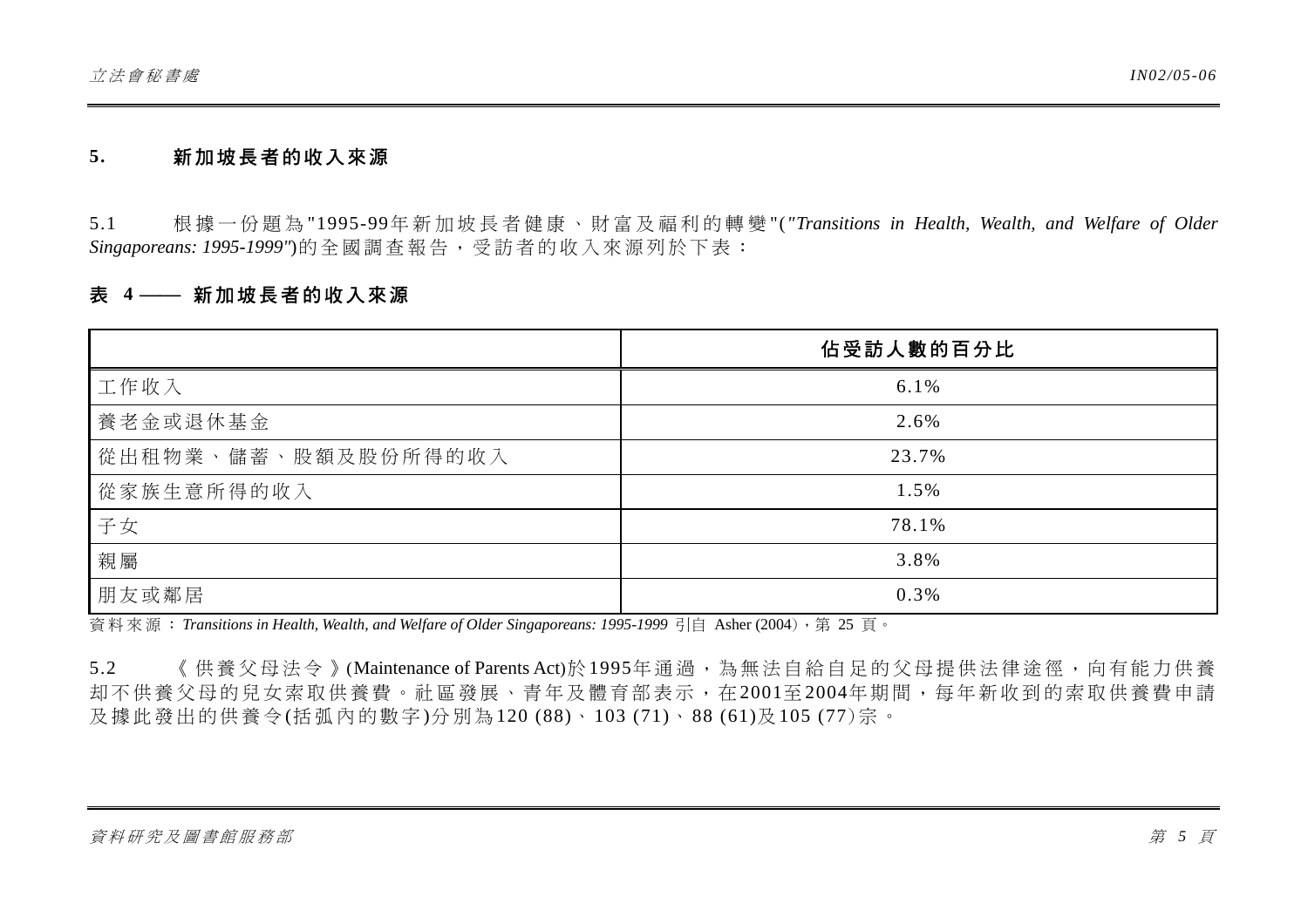5.3 在 2000至2004年期間,領取公共援助的長者人數及佔長者人口總數的百分比列於下表:

# 表 5 <sup>--</sup> 新加坡領取公共援助的長者人數佔長者人口總數的百分比

|                    | 2000    | 2001    | 2002    | 2003    | 2004    |
|--------------------|---------|---------|---------|---------|---------|
| 受助長者的人數(a)         | 930     | 2 1 2 8 | 2 1 4 8 | 2 1 9 1 | 2 3 3 1 |
| 長者人口總數(b)          | 237 626 | 246 500 | 253 373 | 264 672 | 278 952 |
| $(a)$ 佔 $(b)$ 的百分比 | $0.8\%$ | 0.9%    | 0.8%    | 0.8%    | 0.8%    |

資料來源: *Ministry of Community Development, Youth and Sports* (2005), *Ministry of Health* (2005) 和 Singapore Department of Statistics (2002)。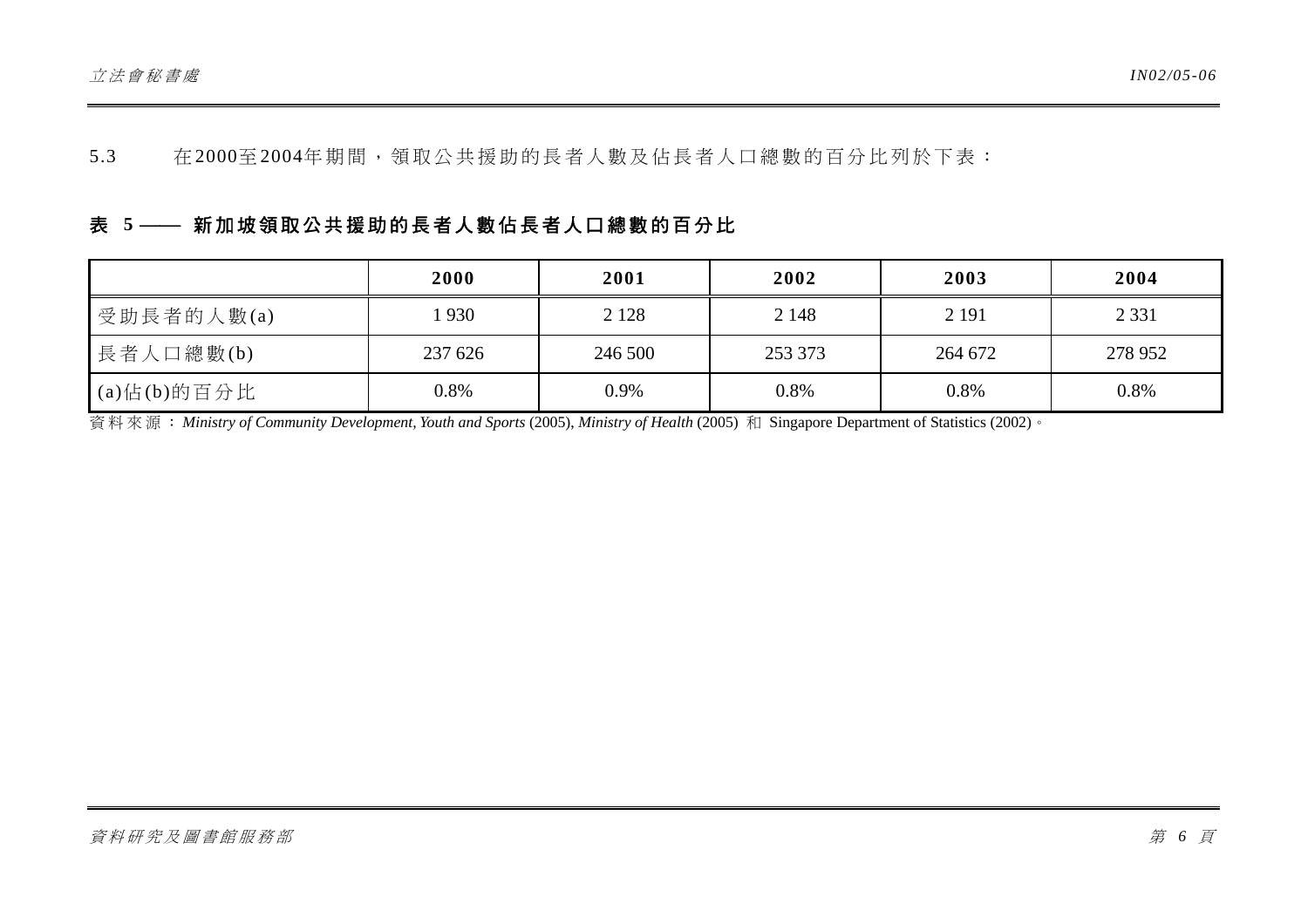#### **6.** 澳洲養老金借貸計劃的運作細節

6.1 養老金借貸計劃是一項協助合資格長者達至高齡養老金生活水平的借貸計劃。計劃的運作細節撮述於下表:

### 表 6 -- 養老金借貸計劃的運作細節

|       | 說明                                                           |
|-------|--------------------------------------------------------------|
| 申請程序  | • 合資格的長者可登入Centrelink網站、利用電話或親身提出申請貸款意向。                     |
| 借貸的抵押 | ● 澳洲政府向土地業權註冊處(Land Titles Office)就申請人提供作抵押的物業業權契據登記押記。      |
|       | • 申請人為其借貸所提供的房地產須由澳洲物業估價署(Australian Valuations Office)獨立估值。 |
| 保證金額  | • 申請人根據房地產的估值結果,可選擇保留其擁有物業的部分產權,不包括在貸款額的計算內。                 |
|       | ● 舉例而言,倘申請人的物業估值為15萬澳元(889,086港元),他/她可要求把9萬澳元(533,406港元)     |
|       | 留作保證金額,而餘下的6萬澳元(355,680港元)則用作決定貸款的總額。                        |
| 利息的計算 | • 利息每兩周計算一次,按申請人收取的貸款額另加先前累算的利息,再減去已歸還的款項釐訂。                 |
|       | • 在2005年,利率為5.25%。利率會作定期檢討,並由澳洲政府在憲報公布。                      |

資料來源: *Pension Loans Scheme* (2004) 和 Infochoice (2005)。

李志輝 2005年 10月 21日 電 話 : 2869 9343

資料摘要為立法會議員及其轄下委員會而編製,它們並非法律或其他專業意見,亦不應以該等資料摘要作為上述意見。資料摘要的版權由立法會行政 管理委員會 *(*下 稱 *"*行政管理委員會 *")*所擁有。行政管理委員會准許任何人士複製資料摘要作非商業用途,惟有關複製必須準確及不會對立法會構成負面 影響,並須註明出處為立法會秘書處資料研究及圖書館服務部,而且須將一份複製文本送交立法會圖書館備存。 *.*

*-------------------------------------------------------------------------------------------------------------------------------------------------------------------------------------*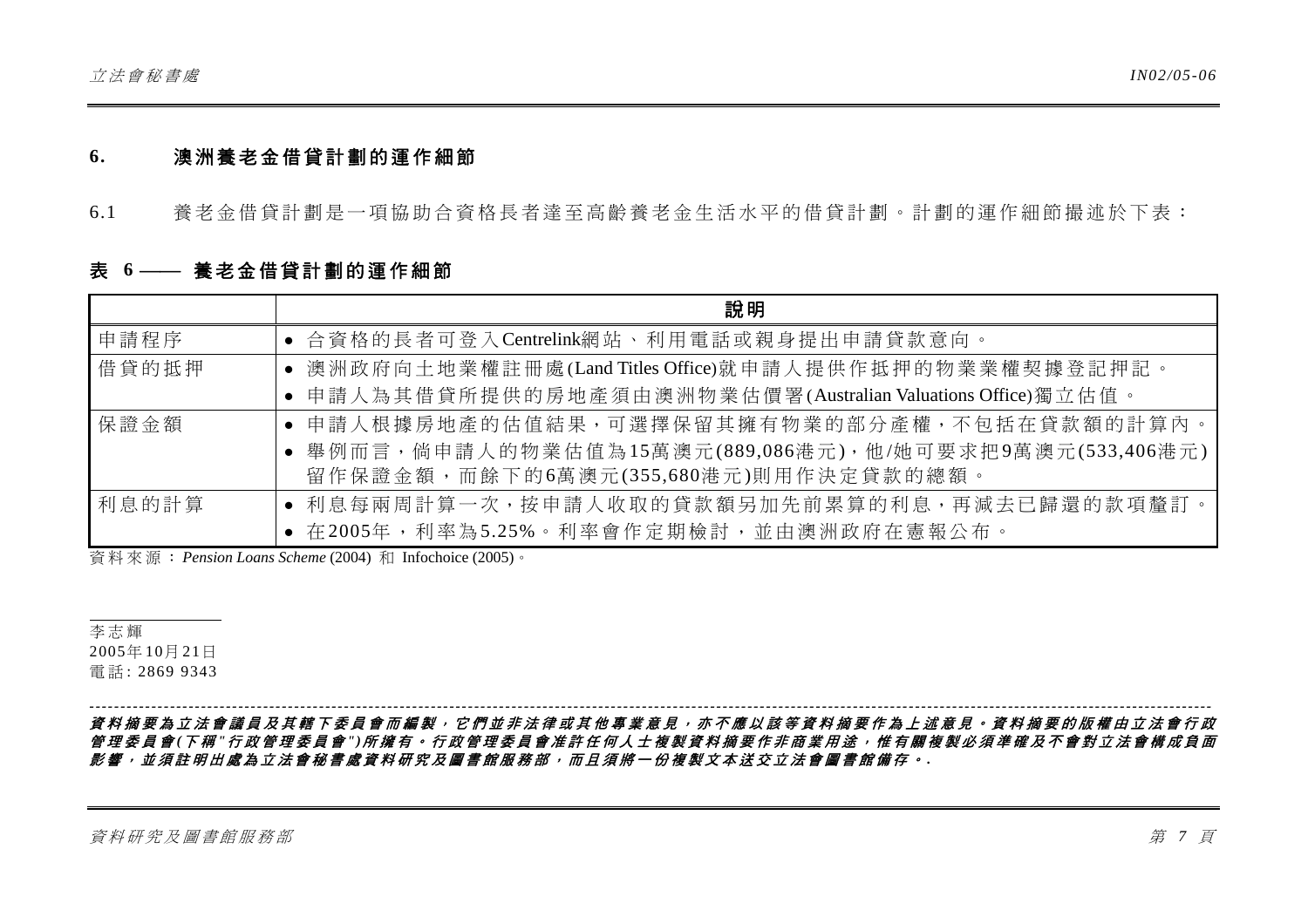# 參考資料

# 加拿大

- 1.*Health Canada.* (2004) Available from: http://www.hc-sc.gc.ca/hcs-sss/medi-assur/index\_e.htm [Accessed 22 August 2005].
- 2. Office of the Chief Actuary. (2005) *Actuarial Report (7th) on the Old Age Security Program as at 31 December 2003, Tabled before Parliament on 30 May 2005.* Available from: http://www.osfi-bsif.gc.ca/osfi/index\_e.aspx?DetailID=500 [Accessed 24 August 2005].
- 3. *Seniors Policies and Programs Database.* (2005) Available from: http://www.sppd.gc.ca/sppd-bdppa/english/default.jsp [Accessed 27 August 2005].
- 4.*Statistics Canada*. (2005) Available from: http://www40.statcan.ca/101/cst01/govt48b.htm [Accessed 2 September 2005].

### 澳 洲

- 5. Australian Bureau of Statistics. (2005a) *Australian National Accounts: National Income, Expenditure and Product, March 2005.* Available from: http://www.ausstats.abs.gov.au/ausstats/subscriber.nsf/Lookup/01CB994DB9B18698CA257012007877C4/\$File/52060\_mar%202005.pdf [Accessed 30 August 2005].
- 6. Australian Bureau of Statistics. (2005b) "Income and Welfare" in *Year Book Australia 2005*. Available from: http://www.abs.gov.au/ausstats/abs@.nsf/94713ad445ff1425ca25682000192af2/879086683fb086f7ca256f7200832f42!OpenDocument [Accessed 30 August 2005].
- 7. Australian Bureau of Statistics. (2005c) *Government Finance Statistics 2003-04.* Available from: http://www.ausstats.abs.gov.au/Ausstats/subscriber.nsf/Lookup/D095D94781452D65CA256FE3007A3ADB/\$File/55120\_2003-04.pdf [Accessed 2 September 2005].
- 8.*Centrelink*. (2005) Available from: http://www.centrelink.gov.au [Accessed August 2005].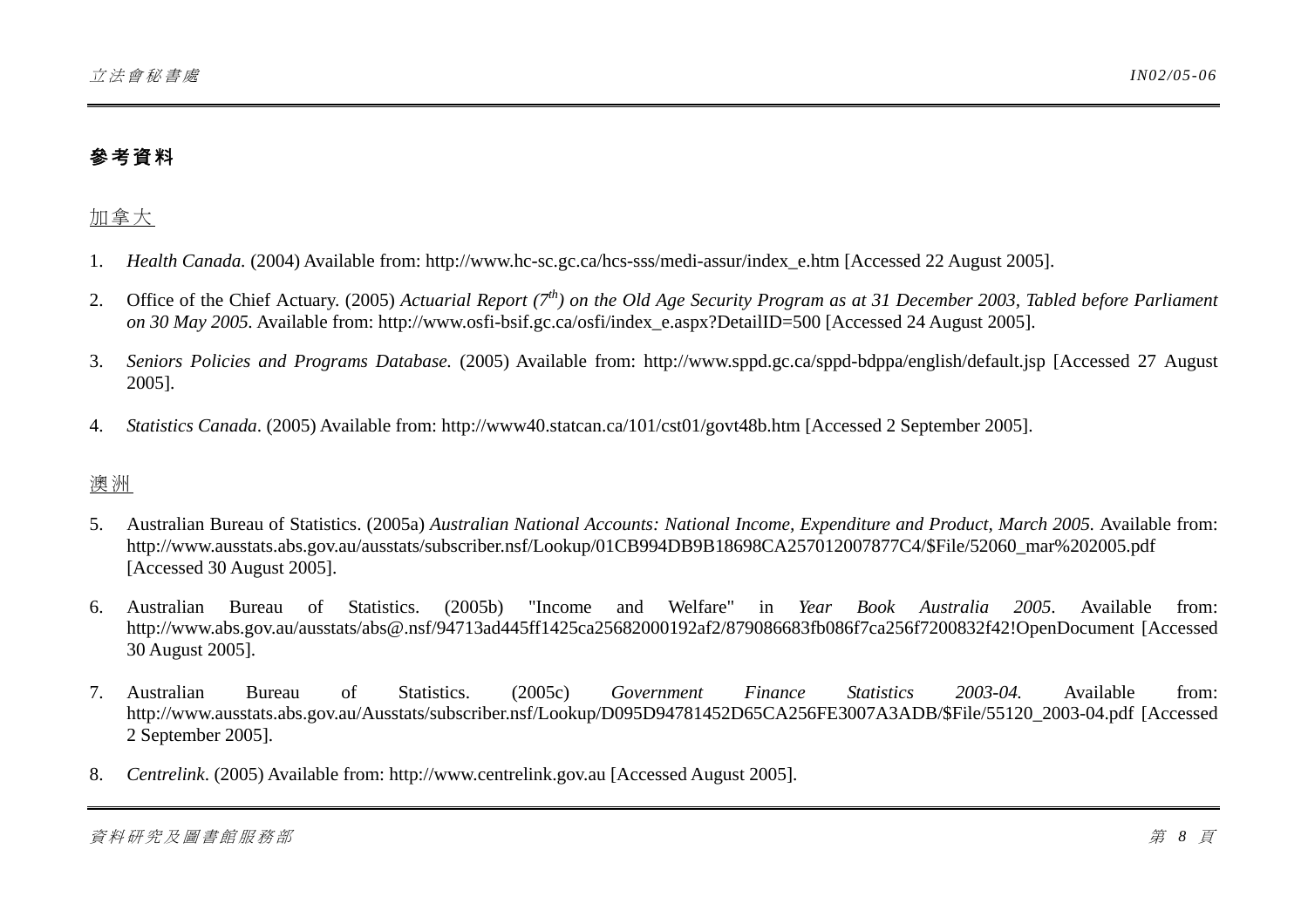- 9. Department of Family and Community Services, Australia. (2005) *Retirement incomes for vulnerable groups an Australian perspective.* Available from: http://www.facs.gov.au/internet/facsinternet.nsf/via/seniors\_retirement/\$file/retirement\_incomes\_%20for\_vulnerable\_groups.pdf [Accessed 18 August 2005].
- 10. *Health Insurance Commission*. (2005) Available from: http://www.hic.gov.au/abouthic/our\_organisation/index.htm [Accessed 22 August 2005].
- 11. Infochoice. Infochoice. (2005) *Centrelink provides reverse mortgage alternative.* Available from: http://www.infochoice.com.au/banking/news/homeloans/05/02/article12852.asp [Accessed 19 August 2005].
- 12. *Pension Loans Scheme.* (2004) Available from: http://www.centrelink.gov.au/internet/internet.nsf/payments/pension\_loans.htm [Accessed 19 August 2005].

### 新加坡

- 13. Asher. Asher, Mukul G. (2004) *Retirement Financing in Singapore.* Available from: http://www.assetbuilding.org/AssetBuilding/Download\_Docs/Doc\_File\_1107\_1.pdf [Accessed 20 May 2005].
- 14. "Historical Data: GDP at Current Market Prices" in *Singapore Department of Statistics*. (2005) Available from: http://www.singstat.gov.sg/keystats/hist/gdp2.html [Accessed 30 August 2005].
- 15. *Ministry of Community Development, Youth and Sports.* (2005) Available from: http://app.mcys.gov.sg/web/home\_main.asp [Accessed August 2005].
- 16. *Ministry of Health.* (2005) Available from: http://www.moh.gov.sg/corp/publications/statistics/population.do [Accessed 5 September 2005].
- 17. *Public Assistance.* (2005) Available from: http://app.mcys.gov.sg/web/serv\_grant\_full.asp?qid=3 [30 August 2005].
- 18. Singapore Singapore Department of Statistics. (2002) "Singapore's Current Population Trends." Available from: http://www.singstat.gov.sg/ssn/feat/oct2002/pg2-6.pdf [5 September 2005].